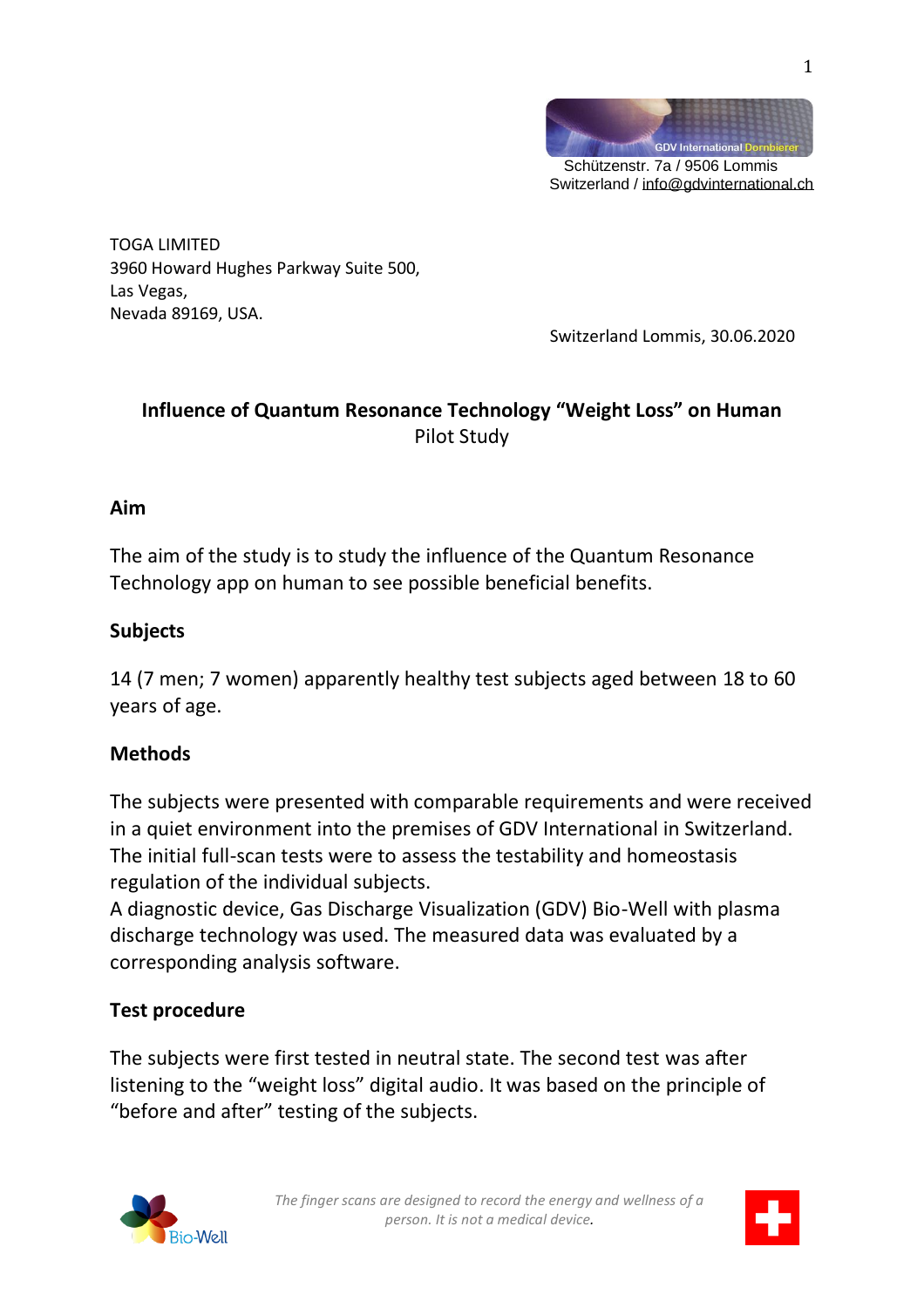In the final evaluation, the results obtained from each subject is analyzed using additional statistical software.

#### **Comments**

We did measurements and compares **Stress levels, Energy levels**, **Organs Balance** and **Area** deviation.

The statistics are presented in the following diagrams:

### **Different reactions of the test subjects to Stress**

### **Red** – Test subjects in **neutral state Blue –** Test subjects after listening to digital "**Weight Loss**" audio



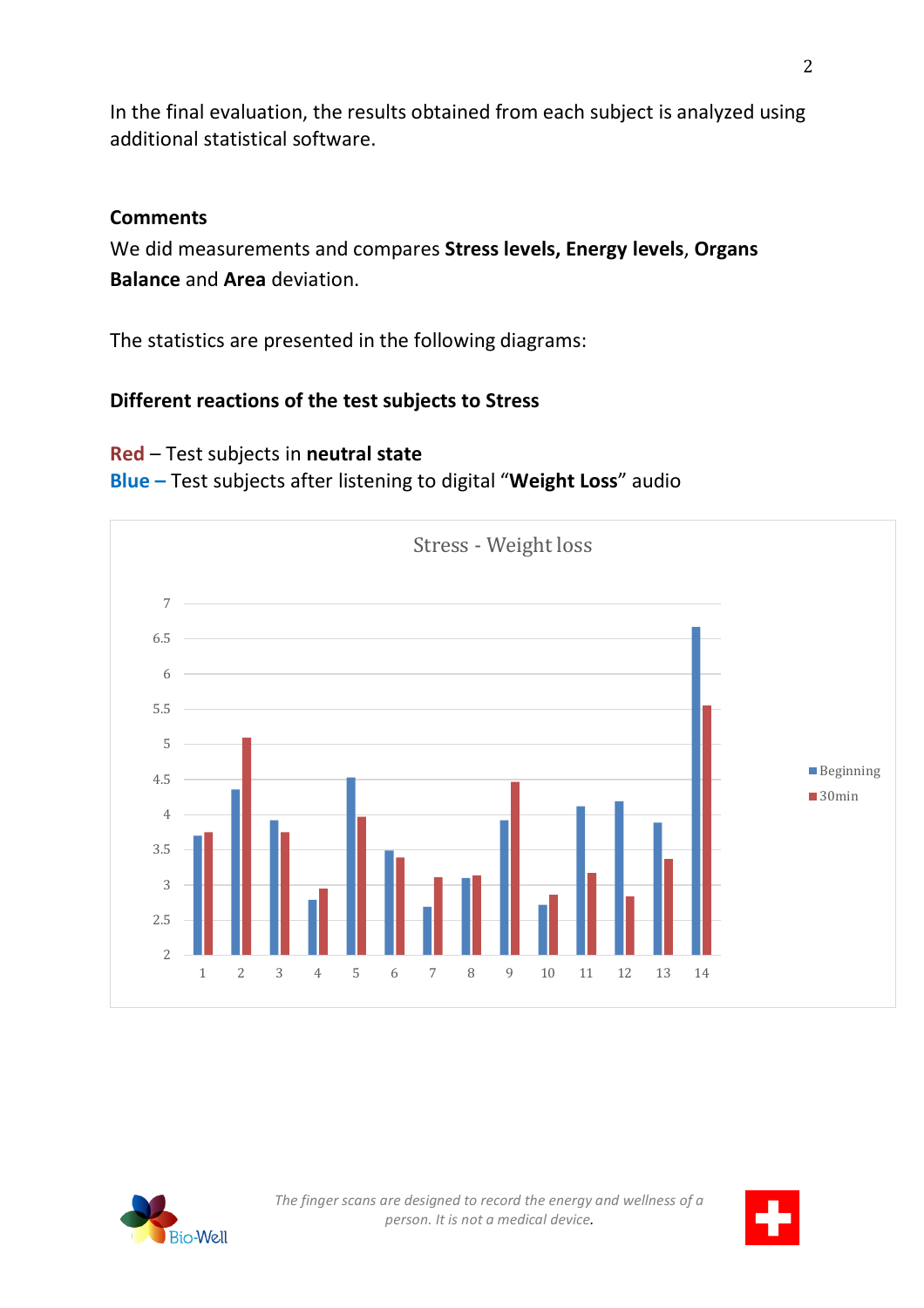# **Different reactions of the test subjects in Energy**

## **Red** – Test subjects in **neutral state**

**Blue –** Test subjects after listening to digital "**Weight Loss**" audio



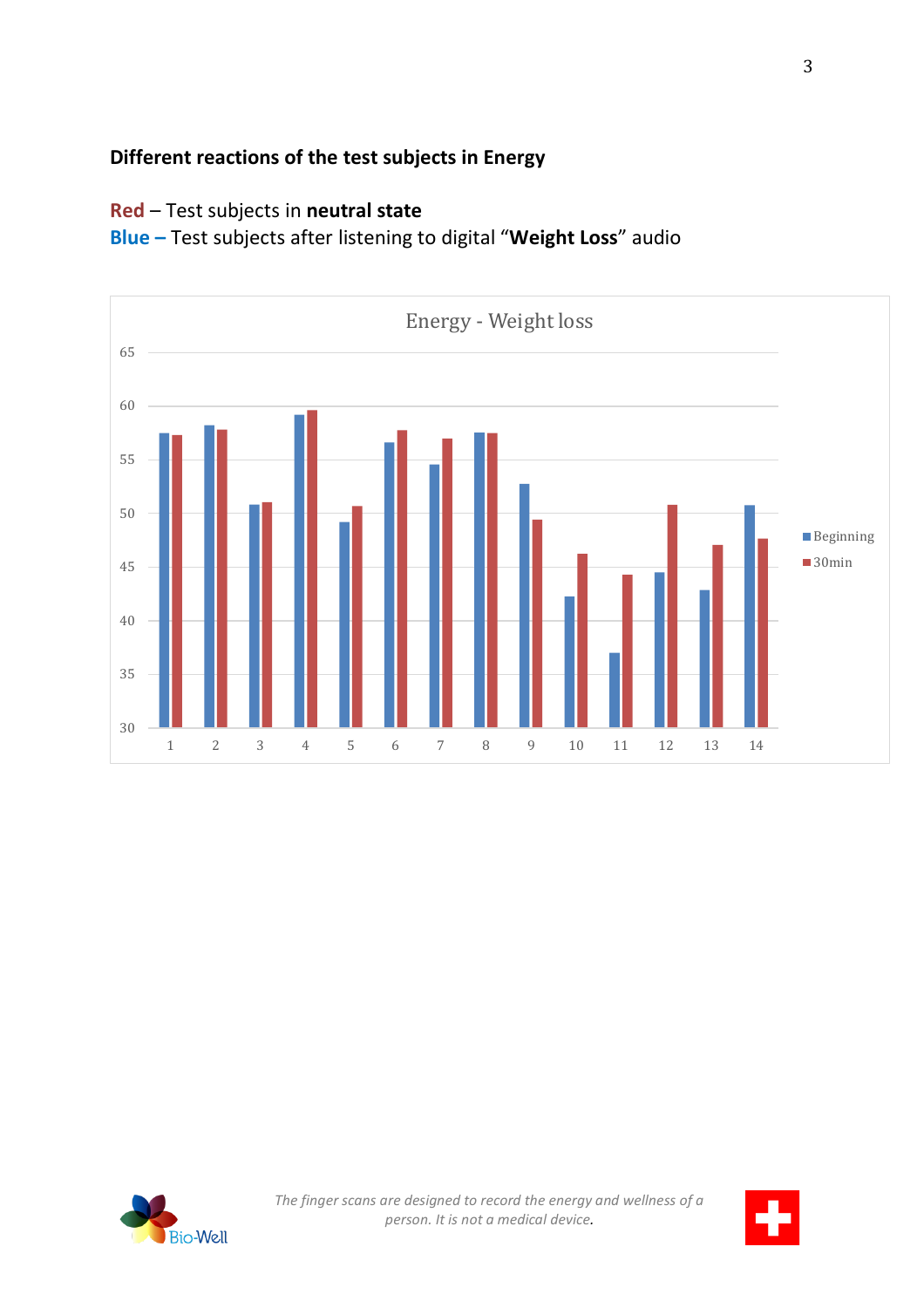### **Different reactions of the test subjects to Balance:**

## **Red** – Test subjects in **neutral state**

# **Blue –** Test subjects after listening to digital "**Weight Loss**" audio



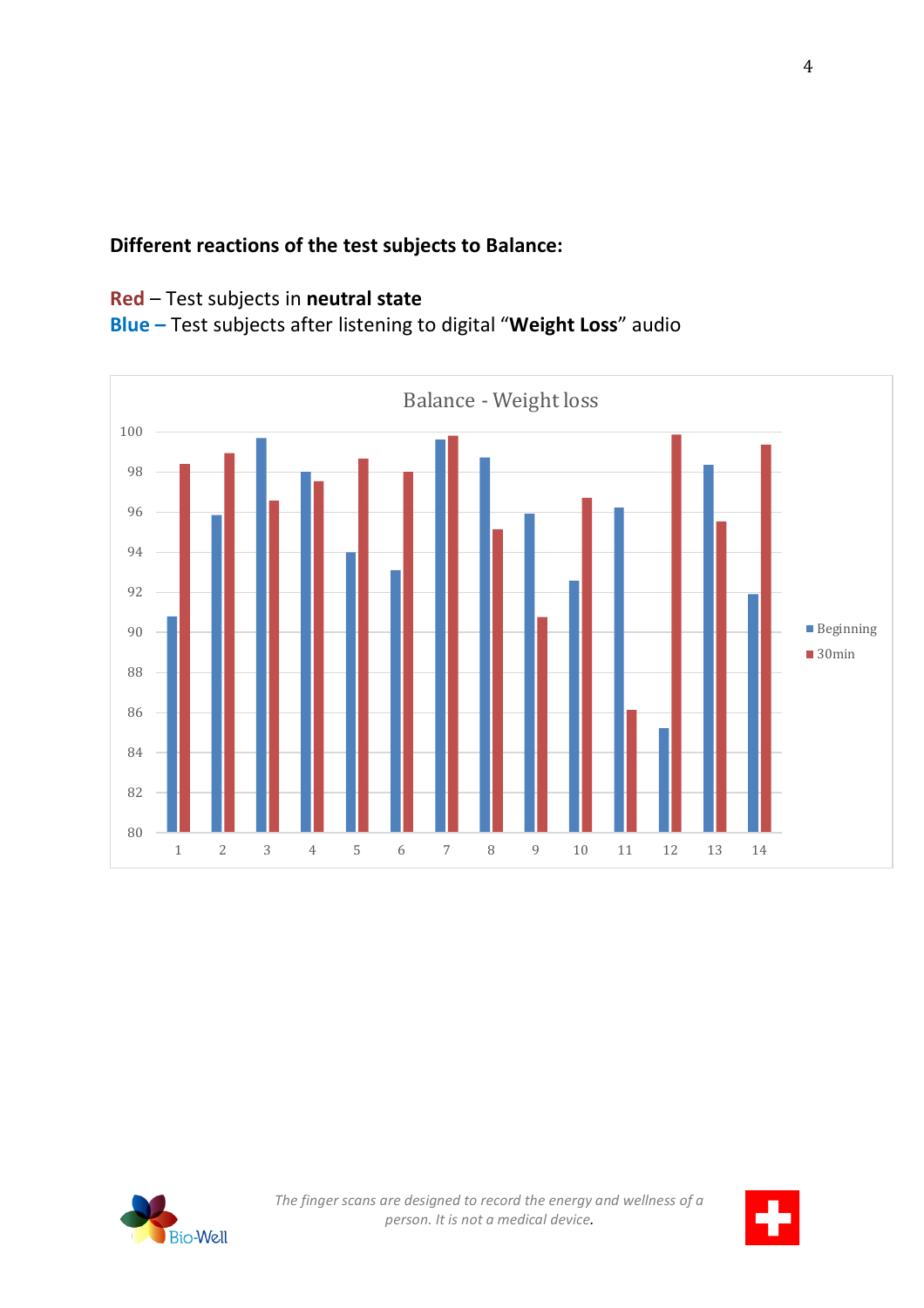# **Different reactions of the test subjects in Area deviation**

## **Red** – Test subjects in **neutral state**

**Blue –** Test subjects after listening to digital "**Weight Loss**" audio